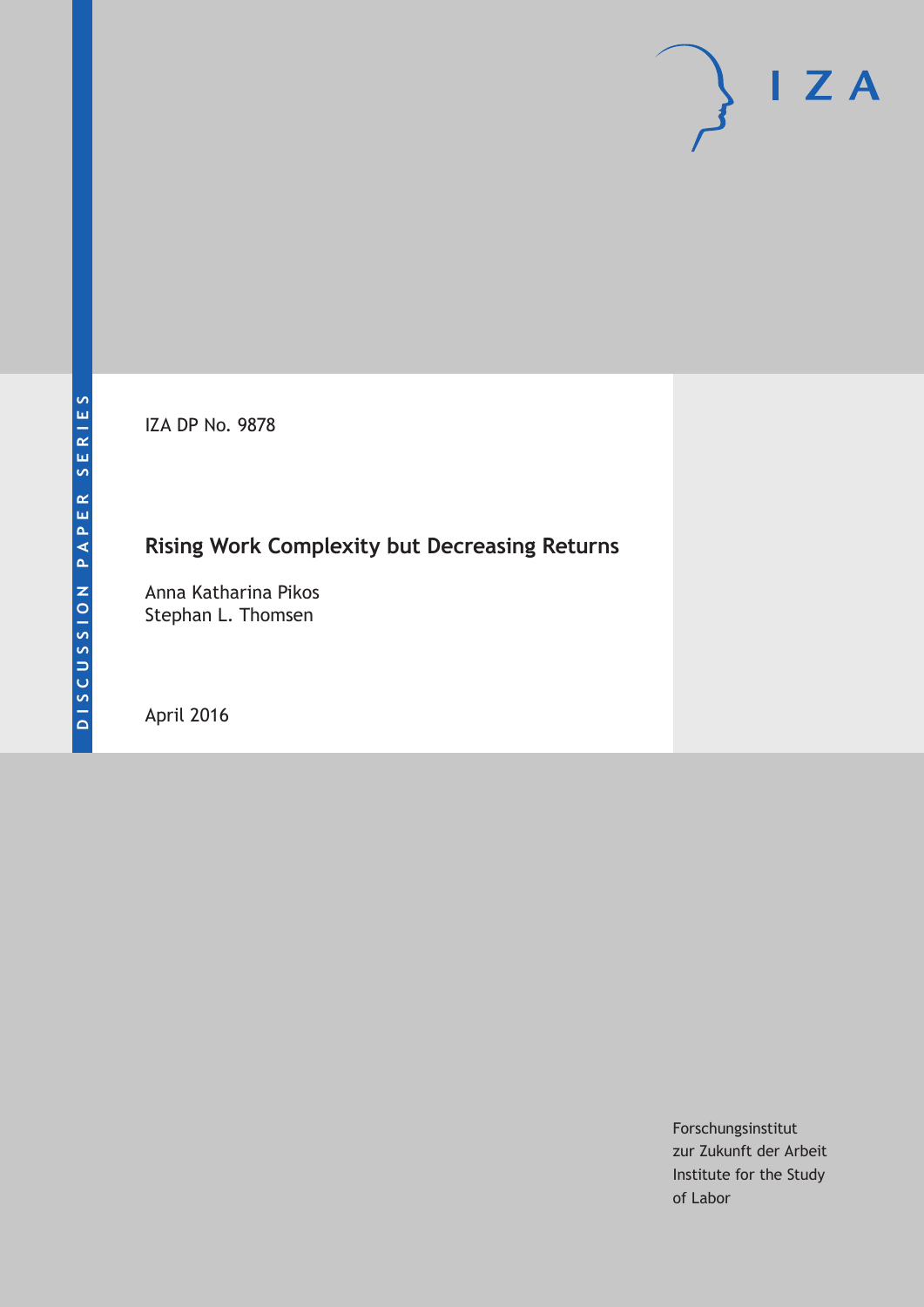# **Rising Work Complexity but Decreasing Returns**

### **Anna Katharina Pikos**

*Leibniz Universität Hannover* 

### **Stephan L. Thomsen**

*NIW, Leibniz Universität Hannover, ZEW and IZA* 

Discussion Paper No. 9878 April 2016

IZA

P.O. Box 7240 53072 Bonn Germany

Phone: +49-228-3894-0 Fax: +49-228-3894-180 E-mail: iza@iza.org

Any opinions expressed here are those of the author(s) and not those of IZA. Research published in this series may include views on policy, but the institute itself takes no institutional policy positions. The IZA research network is committed to the IZA Guiding Principles of Research Integrity.

The Institute for the Study of Labor (IZA) in Bonn is a local and virtual international research center and a place of communication between science, politics and business. IZA is an independent nonprofit organization supported by Deutsche Post Foundation. The center is associated with the University of Bonn and offers a stimulating research environment through its international network, workshops and conferences, data service, project support, research visits and doctoral program. IZA engages in (i) original and internationally competitive research in all fields of labor economics, (ii) development of policy concepts, and (iii) dissemination of research results and concepts to the interested public.

IZA Discussion Papers often represent preliminary work and are circulated to encourage discussion. Citation of such a paper should account for its provisional character. A revised version may be available directly from the author.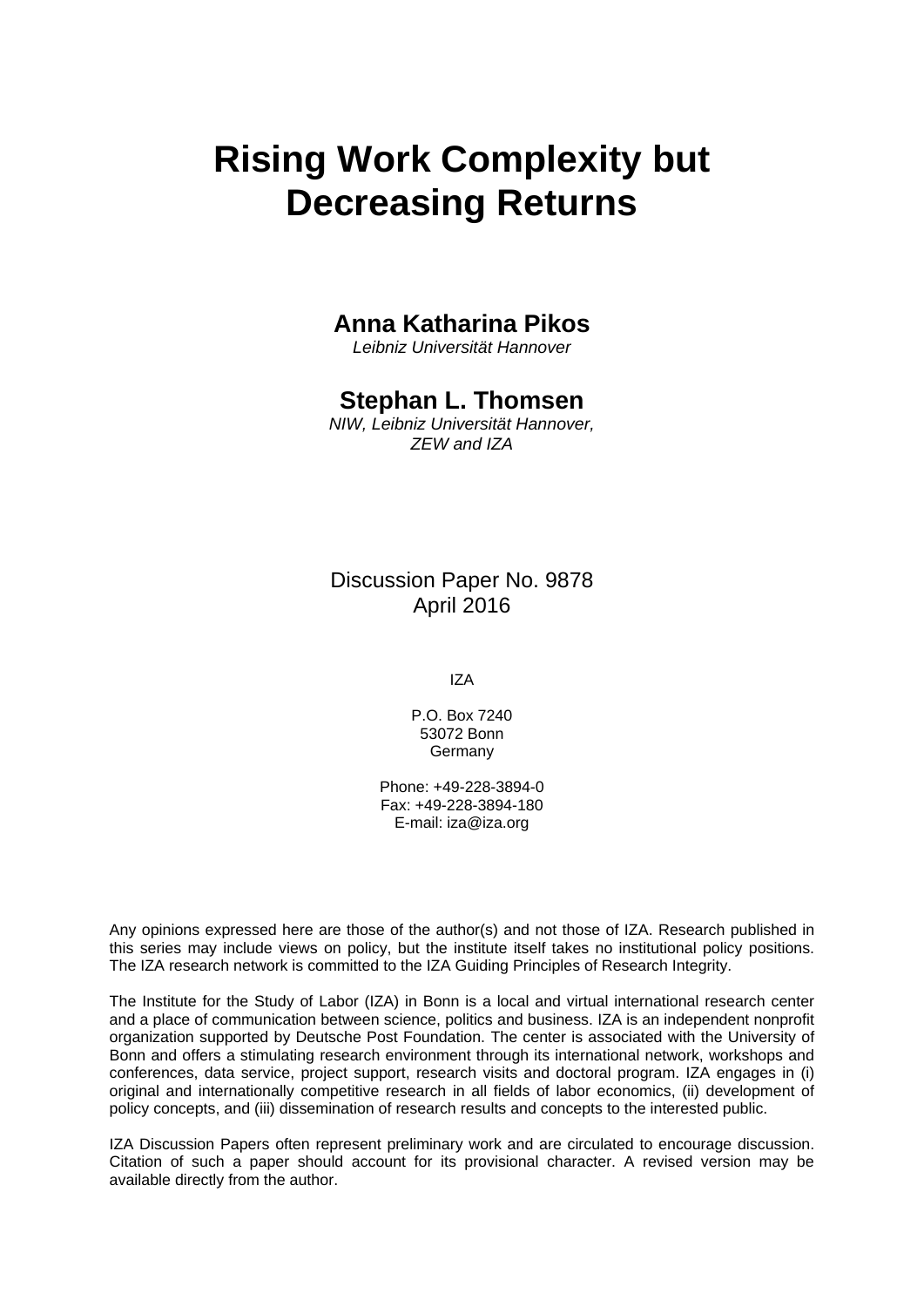IZA Discussion Paper No. 9878 April 2016

## **ABSTRACT**

### **Rising Work Complexity but Decreasing Returns**

Work complexity can be an important factor contributing to the observed employment and wage developments. Using German data, we find that it increased substantially between 1986 and 2012. Work complexity was higher for high-educated employees in the past but differences have leveled out in 2012 due to a steeper increase in complexity among lower educated. Although complexity is associated with higher wages, expected returns have decreased substantially since 1986. Lower education was associated with higher returns to complexity but these decreased over time, too. Thus, the more complexity becomes "*normal*", the less it is important in determining the wage.

JEL Classification: J21, J24, J31

Keywords: task-based approach, work complexity, returns to work complexity

Corresponding author:

Stephan L. Thomsen NIW Hannover Königstr, 53 D-30175 Hannover Germany E-mail: thomsen@niw.de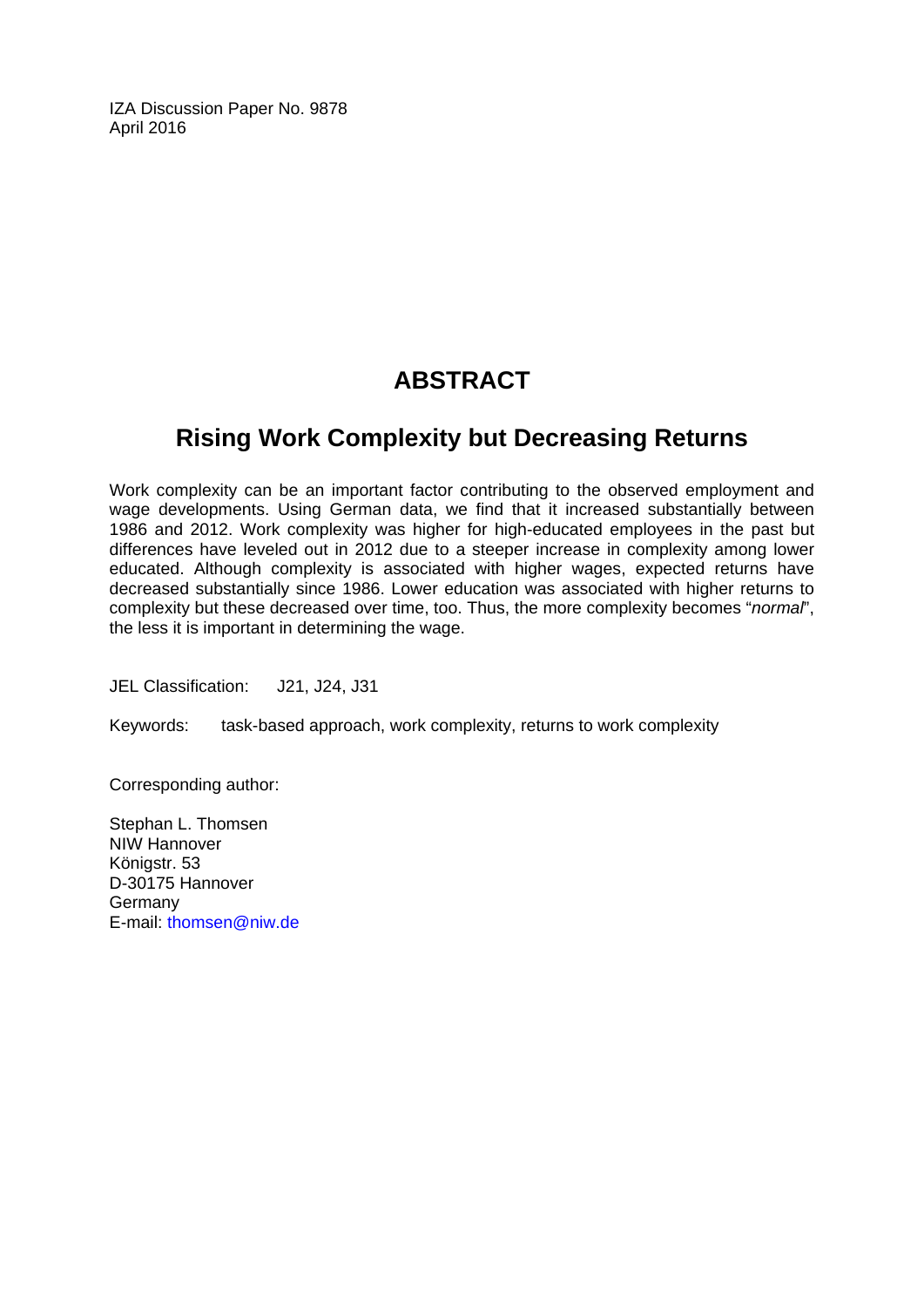#### **1. Introduction**

The task-based approach has become very popular in explaining the polarization of the labor market: employment and wages of low-skilled and high-skilled jobs increased at the expense of middle-skilled jobs indicating that the effects of technological change may not be monotonous in skills. Autor, Levy, and Murnane (2003) argued that specific work activities were at the core of the substitution process. By aggregating work activities to task categories, they showed that computer technology substituted routine work and complemented nonroutine work. More importantly, routine work dominated in the middle of the skill distribution, whereas non-routine work was present both at the very bottom and the top. Similar patterns of labor development were observed for other countries (see Goos, Manning, and Salomons, 2014 for an overview).

Recently, Beaudry, Green, and Sand (2016) documented that the demand for cognitive tasks reversed after the year 2000, and Green and Sand (2015) showed that even in the US wage polarization occurred only in one or at best two decades. Hence, polarization may have been a temporary phenomenon that is not likely to continue into the far future (Autor, 2015). Even though technology can substitute many routine components of jobs, most jobs still require non-routine components like flexibility, judgment, and common sense. The fact that routine and non-routine components cannot be disentangled limits the substitution possibilities.

Put in a different perspective, work complexity may play an important role that should be considered more explicitly. The task-based approach – despite its plausible intuition and undisputable value in explaining employment and wage developments – may veil important interdependencies between different tasks within occupations. If work complexity (measured by the number of task categories) changed over time, this could be an important factor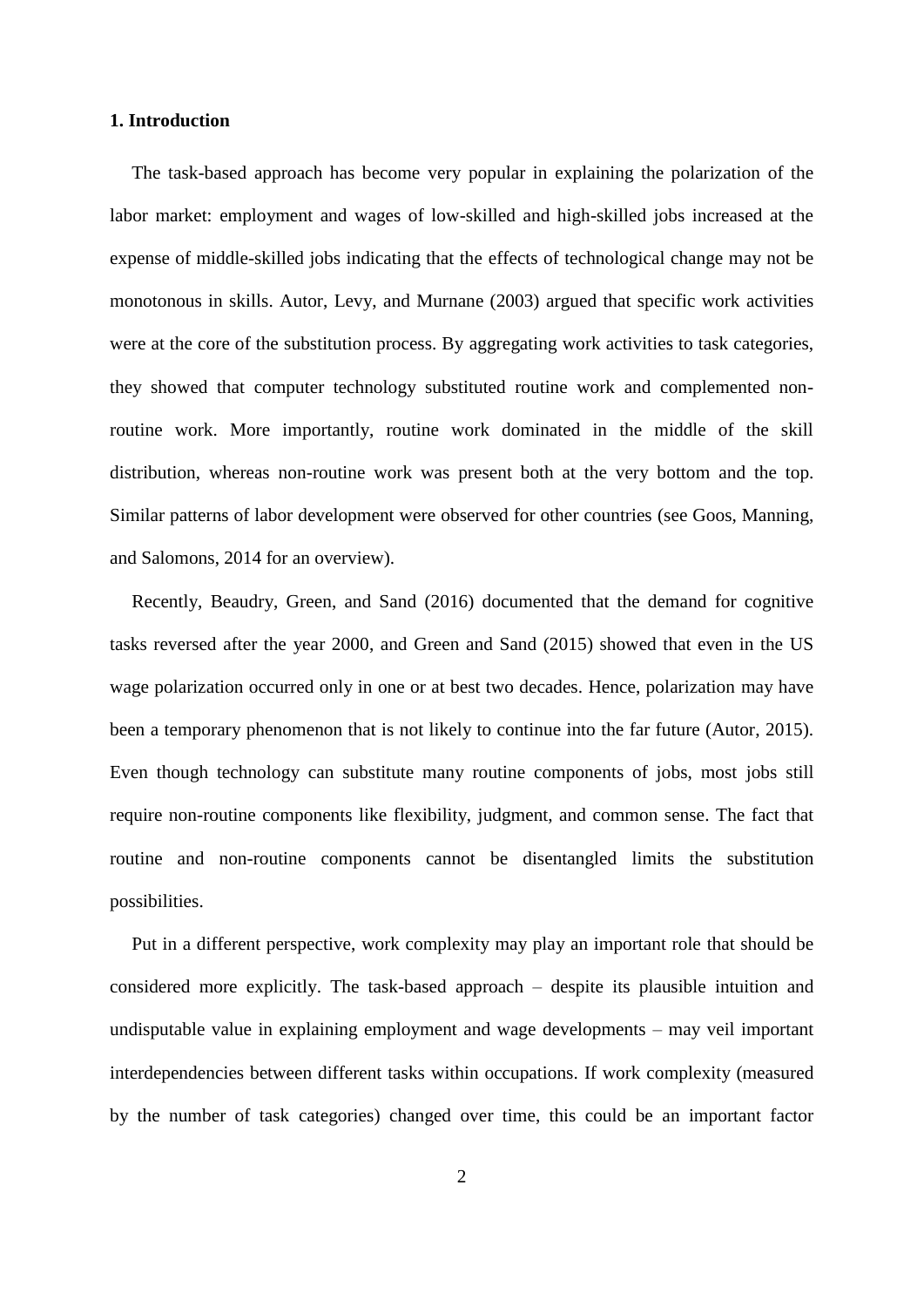contributing to the observed employment and wage developments. We study the evolution of work complexity and its returns using comprehensive German task-based data for the years 1986 to 2012.

Work complexity has substantially risen. It was comparatively low in 1986: nearly 40% of the employees performed tasks of a single category, and only 10% carried out activities of three or more different task categories. In 2012, the picture is reversed. This implies that differences across task categories decreased substantially, and thus, single task categories are not characteristic anymore for occupations – at least in Germany. At the same time, returns to complexity have fallen since 1986.

#### **2. Data**

To analyze changes of work complexity over time, we use comprehensive data that stem from four surveys on qualification and career carried out in 1985/86, 1991/92, 2006 and  $2012<sup>1</sup>$ . The surveys provide detailed information on activities performed during work and a wide range of socio-demographic (gender, age, whether people live together with a partner and whether they have children), qualification (level of attained school graduation and tenure) and company characteristics (company size and industry). Spitz-Oener (2008) and Black and Spitz-Oener (2010) used the same data for different time spans and constructed task measures to analyze the returns to computer use and the evolution of the gender wage gap.

We restrict our sample to 18- to 65-year-old Germans and exclude East German residents and self-employed. The size of the samples varies from nearly 16,000 in 1986 to 8,700 in 2012. The number of individual work activities recorded differs from 15 (2006) to 25 (1992). 1 <sup>1</sup> The SUFs were provided by Leibniz Institute for Social Sciences (GESIS), first two waves, and the Research Data Centre of the German Federal Institute for Vocational Training (Bundesinstitut für Berufsbildung, BIBB), last two waves.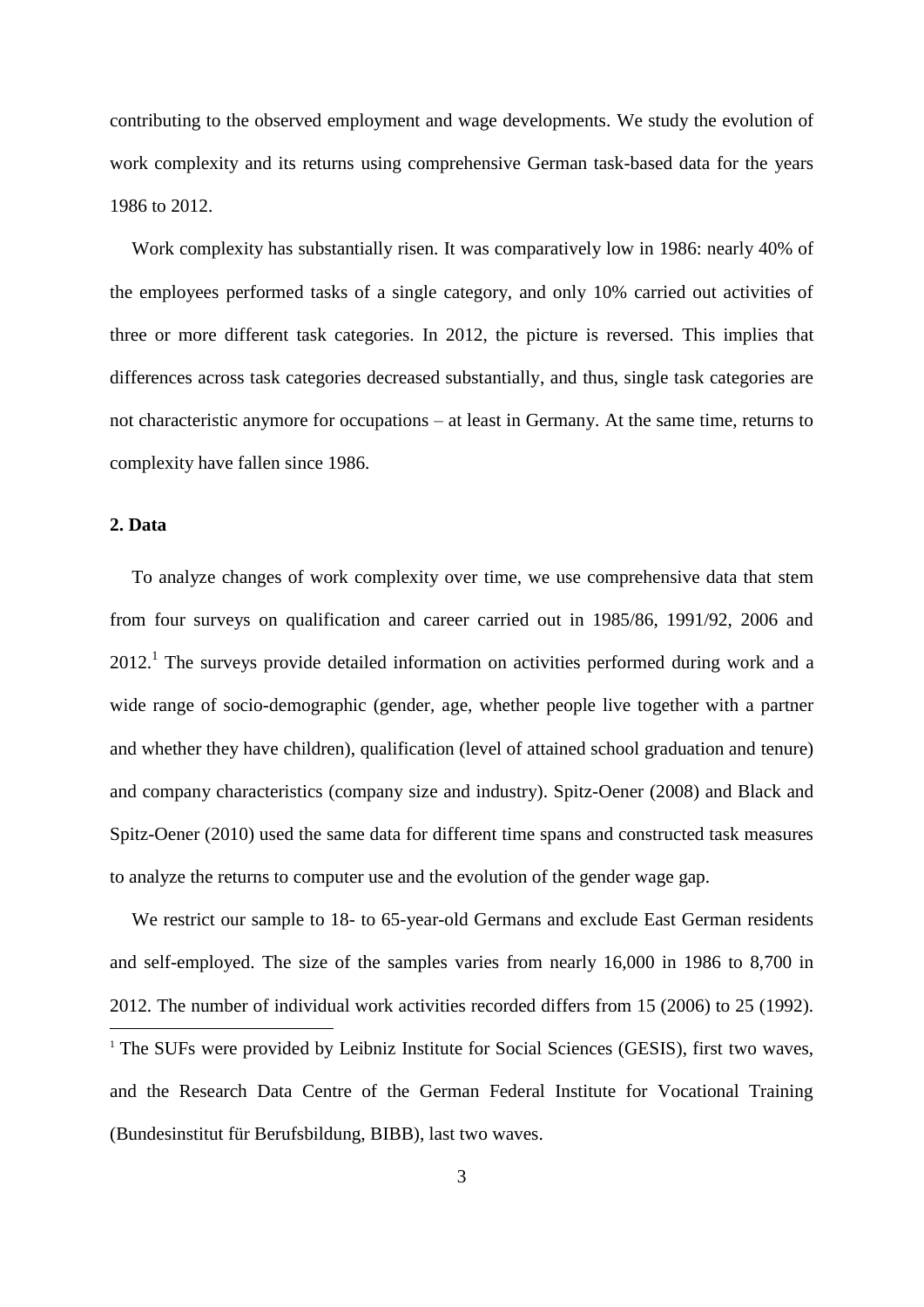We aggregate work activities to five task categories following the task literature (e.g. Autor et al., 2003): 1) *non-routine manual* (repair, renovate, restore, nurse), 2) *routine manual* (operate, control machines), 3) *routine cognitive* (calculating, measuring, book-keeping), 4) *non-routine interactive* (negotiate, teach, entertain, and manage personnel) and 5) *non-routine analytic* (research, evaluation, planning, interpret rules) tasks. Table A.1 in the appendix gives an overview over the task measure construction for each year.

We measure complexity by the number of task categories performed by the individual and standardize the resulting measure for regression analysis. In order to control for the main individual task, we calculate task category intensities as the percentage of activities in a task category (number of performed/number of possible tasks) and define the category with highest percentage as the main task category. In case of ties (i.e. more than one category obtains the highest number), we chose the higher category in terms of abstraction, i.e. the more intellectually demanding category. As an alternative, we consider the category in which the individual carries out the highest number of activities (absolute) as main task. Again, if more than one category has the highest number, the "higher" category is defined as main.

#### **3. Development of Work Complexity**

Work complexity has substantially increased during the last decades (Figure 1). In 1986, close to 40% of the employees undertook tasks of a single category. One out of five persons was engaged in tasks of three different categories already. The distribution in 1992 is very similar to 1986. In 2006, work complexity was already high and very common among the working population. Within 20 years from the beginning of our time horizon, the share of people performing four categories became larger than the share performing a single category (20% and 15%). Additionally, there were more people with three than two different task categories (30% and 26%) and about 10% undertook even all five. These figures remained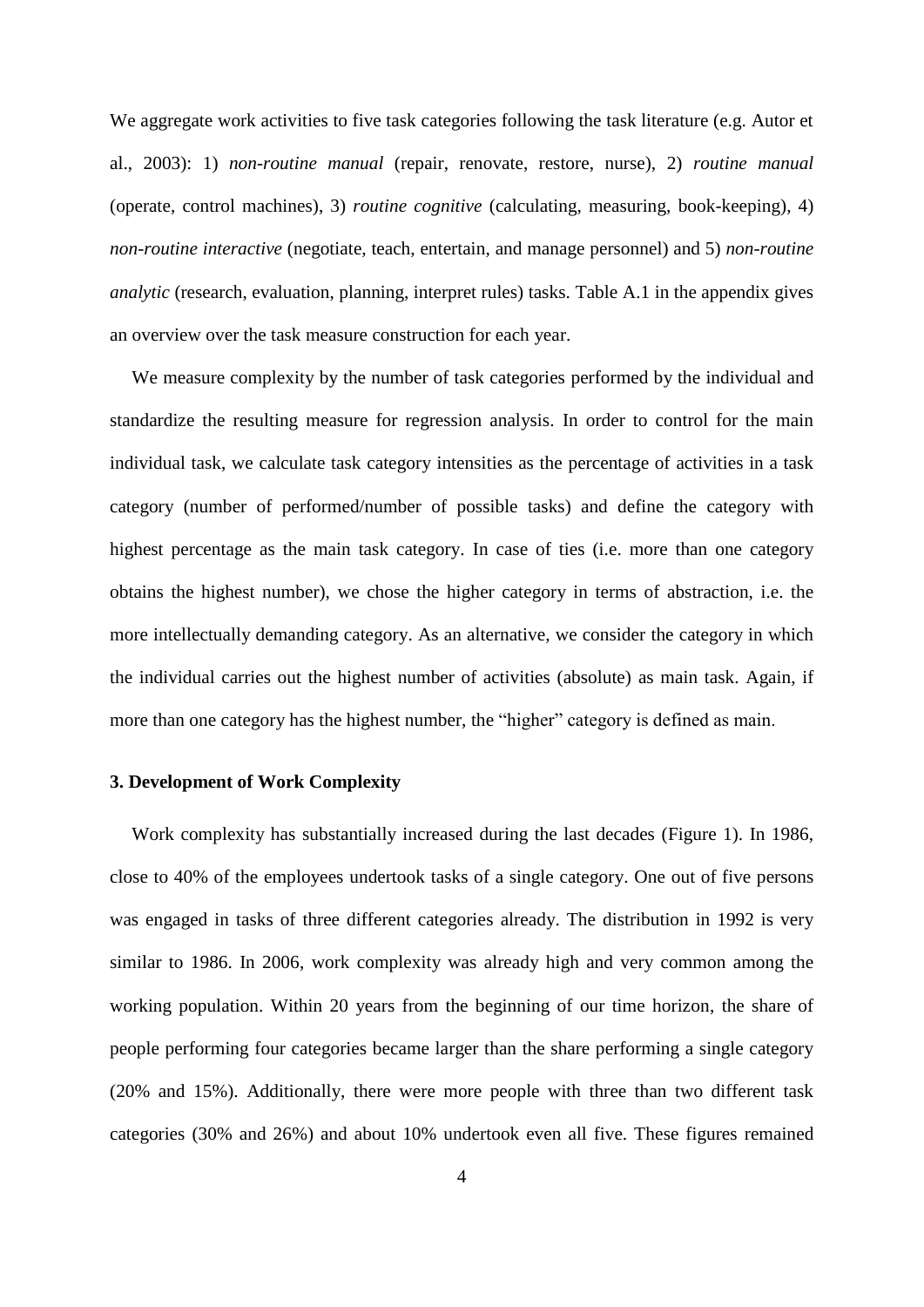similar in 2012. Hence, work complexity is no longer the exception but has become the rule of workplace reality.



**Figure 1. Share of Employees Performing a Certain Number of Tasks (1986 to 2012)**

*Data sources*: IAB, BiBB, BAuA. Own calculations. See text for details.

When we look at the share of people performing the main task of their company's NACE sector (Statistical Classification of Economic Activities in the European Community, level 1, results not displayed), we find that task heterogeneity has risen even within sectors and less people perform the characteristic tasks. For instance, the share of "*mainstream*" task performers fell from 32% in 1986 to 28% in 2012. Due to the long time horizon we consider, the changes in the NACE structure of the German economy may influence this observation, i.e. weaker mainstream dominance could – to some extent – be driven by structural change in addition to task change.

Related to the literature on the skill-biased technological change hypothesis, we hypothesize that returns to complexity may not be homogeneous over the qualification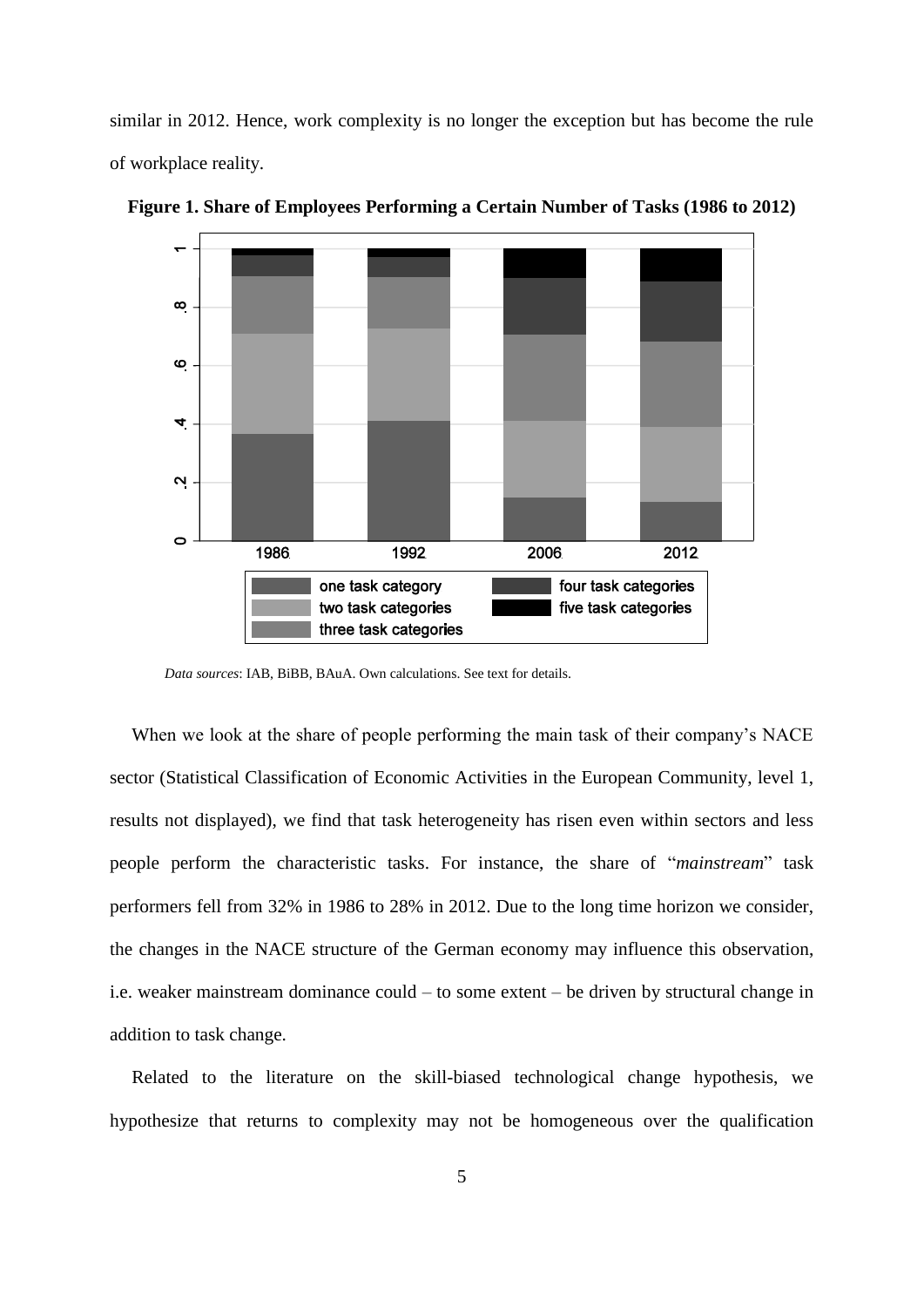distribution. We measure education by the highest school degree obtained in the tripartite school system in Germany (low: *Hauptschule*, medium: *Realschule*, high: *Abitur*) and find a heterogeneous pattern (Figure 2). Highly educated employees performed on average 2.5 task categories in 1986, whereas the low-educated carried out 1.8. This is not very surprising as certain professions such as manager demand a higher complexity than for example an assembly line worker or a waiter. Work complexity started to take-off after the mid-1990s for all groups. Low educated experienced the steepest increase in work complexity and in 2006, any differences by education nearly disappeared.



**Figure 2. Average complexity over years by education**

*Data sources*: IAB, BiBB, BAuA. Own calculations. See text for details.

These results indicate that both workplace heterogeneity and work complexity changed substantially over the last three decades – at least in Germany. Moreover, it affected the whole workforce independently of industry sector or qualification level.

#### **4. Estimation of the Returns to Work Complexity**

To quantify the individual returns to work complexity over time, we start by estimating the following earnings equations for the four survey waves by OLS: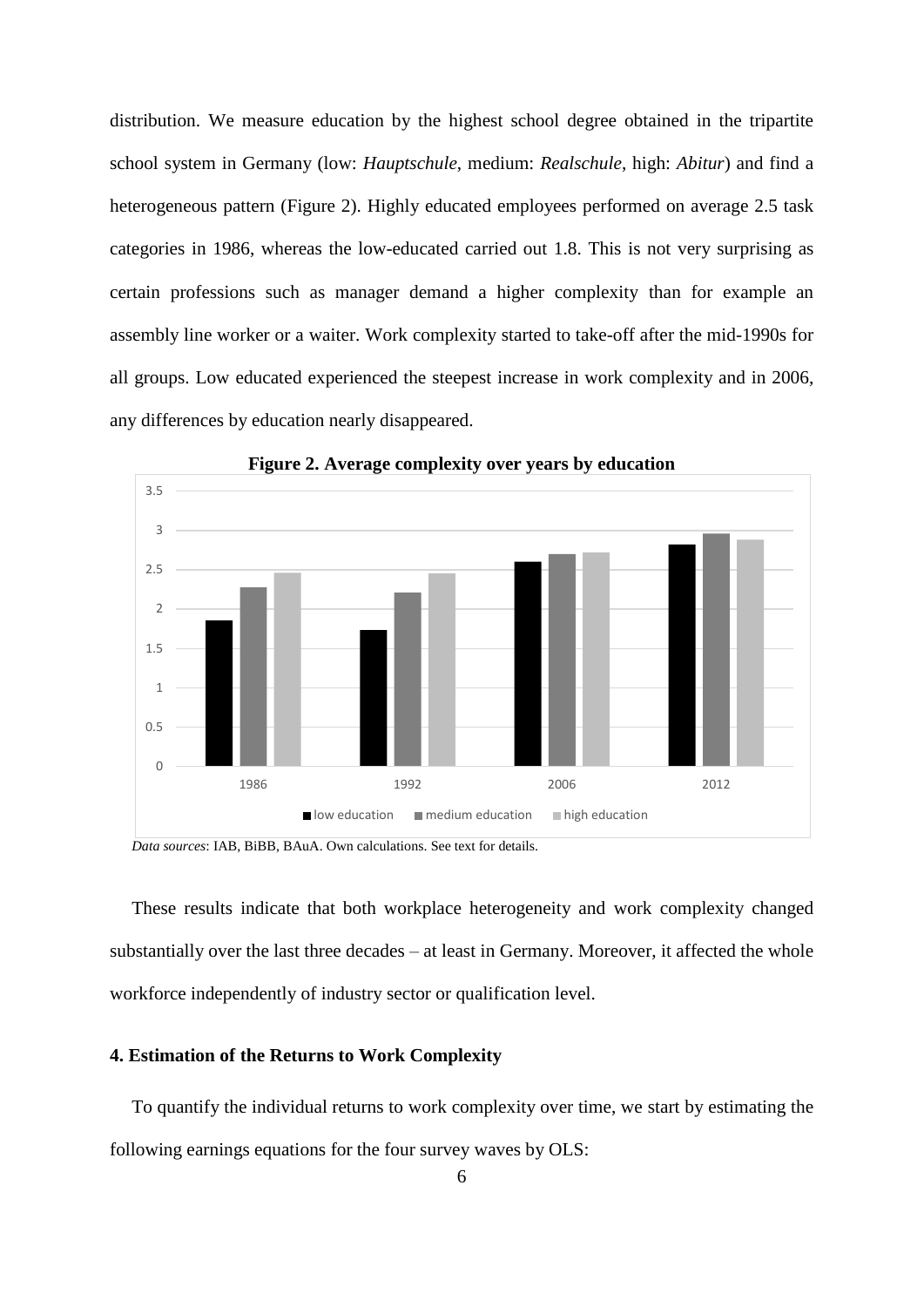$$
ln(wage_i) = \alpha_0 + \beta_1 complexity + \mathbf{Soc'}\gamma_1 + \mathbf{Qual'}\gamma_2 + \mathbf{Com'}\gamma_3 + \varepsilon_i.
$$
 (1)

The dependent variable  $ln(wage_i)$  is log hourly wage that we calculate by dividing monthly gross income by the number of hours worked. We convert all values to 2012 prices using the consumer price index (CPI) from the Federal Statistical Office. After regressing log wages on complexity only, we specify a more comprehensive model. We control for the effects of other characteristics denoted by the matrices **Soc** (sociodemographic characteristics: gender, age, age squared, partner, children), **Qual** (qualification variables: dummy variables for low and high education, tenure, tenure squared) and **Comp** (company's size and industry) and estimate the coefficient vectors  $\gamma_1$ ,  $\gamma_2$  and  $\gamma_3$ .  $\varepsilon_i$  is the error term. The coefficient of interest is  $\beta_1$  denoting the wage change in response to a change of one standard deviation of work complexity. In a second step, we allow for year-specific complexity effects in by interacting year dummies *T* with the complexity measure (*T\*complexity*):

$$
\ln(wage_i) = \alpha_0 + \beta_1 complexity + \beta_2 T + \beta_3 T * complexity + \text{Soc'}\gamma_1 + \text{Qual'}\gamma_2 + \text{Com'}\gamma_3 + \varepsilon_i.
$$
 (2)

The yearly complexity effects are the sum of the estimated coefficient for the corresponding interaction term and the complexity coefficient ( $\beta_1 + \beta_3$ ).

As shown above (section 3), initially, job complexity was higher for high educated but due to steeper increases, differences had nearly disappeared by 2006. The same is not necessarily true for wages: Considering that the returns to complexity decreased as it became more common to carry out more tasks, the relative complexity of a job for an individual compared with the coworkers may matter. To account for this, we interact education with complexity and control for sociodemographic characteristics (**Soc**: see above) and tenure (**Ten**: tenure, tenure squared):

$$
\ln(wage_i) = \alpha_0 + \beta_1 complexity + \beta_2 Educ + \beta_3 Educ * complexity + \tag{3}
$$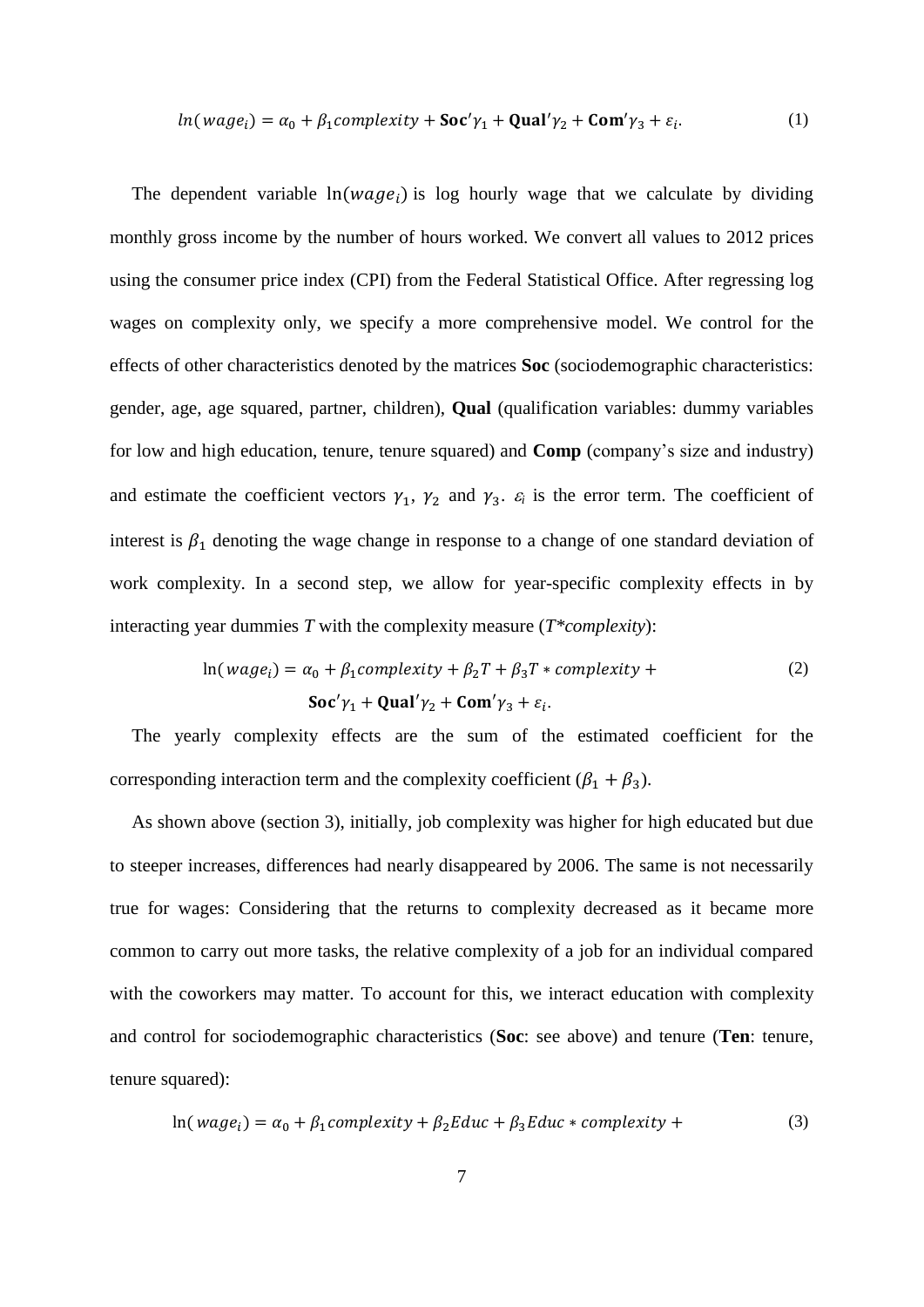$$
Soc'\gamma_1 + Ten'\gamma_2 + \varepsilon_i.
$$

Finally, we control for individual main task, first by considering a relative and second, an absolute measure to define a main task (see section 2):

$$
\ln(wage_i) = \alpha_0 + \beta_1 complexity + \beta_2 Main +
$$
  
Soc' $\gamma_1$  + **Qual'** $\gamma_2$  +  $\varepsilon_i$ . (4)

#### **5. Returns to Work Complexity**

1

In this section, we provide a graphical overview of the returns to complexity. All estimated and calculated coefficients of interest, standard errors and adjusted  $R^2$  can be found in Table A.2 in the appendix. Figure 3 displays that higher work complexity was compensated for by higher wages over the whole period but the returns to work complexity decreased. In 1986, an increase in work complexity by one standard deviation was associated with an increase in hourly wage by 12%. Work complexity on its own explained 5% of the variation.

Controlling for sociodemographic, qualification and company characteristics reduces the effect to 8%. The coefficient decreased to 10% (6%) in 1999 but work complexity explained 6.7% of the variation. Since then, its explanatory power reduced to virtually zero (0.4%) in 2012. The coefficient estimates are also lower with 6.2% in 2006 and 3.2% in 2012. 2

<sup>&</sup>lt;sup>2</sup> When we control for a set of sociodemographic variables (gender, age, age squared, cohabitation/marriage, children, level of education), job and company characteristics (tenure, tenure squared, firm size, nine NACE sectors), the picture of the estimated coefficients looks similar (see Table A.2).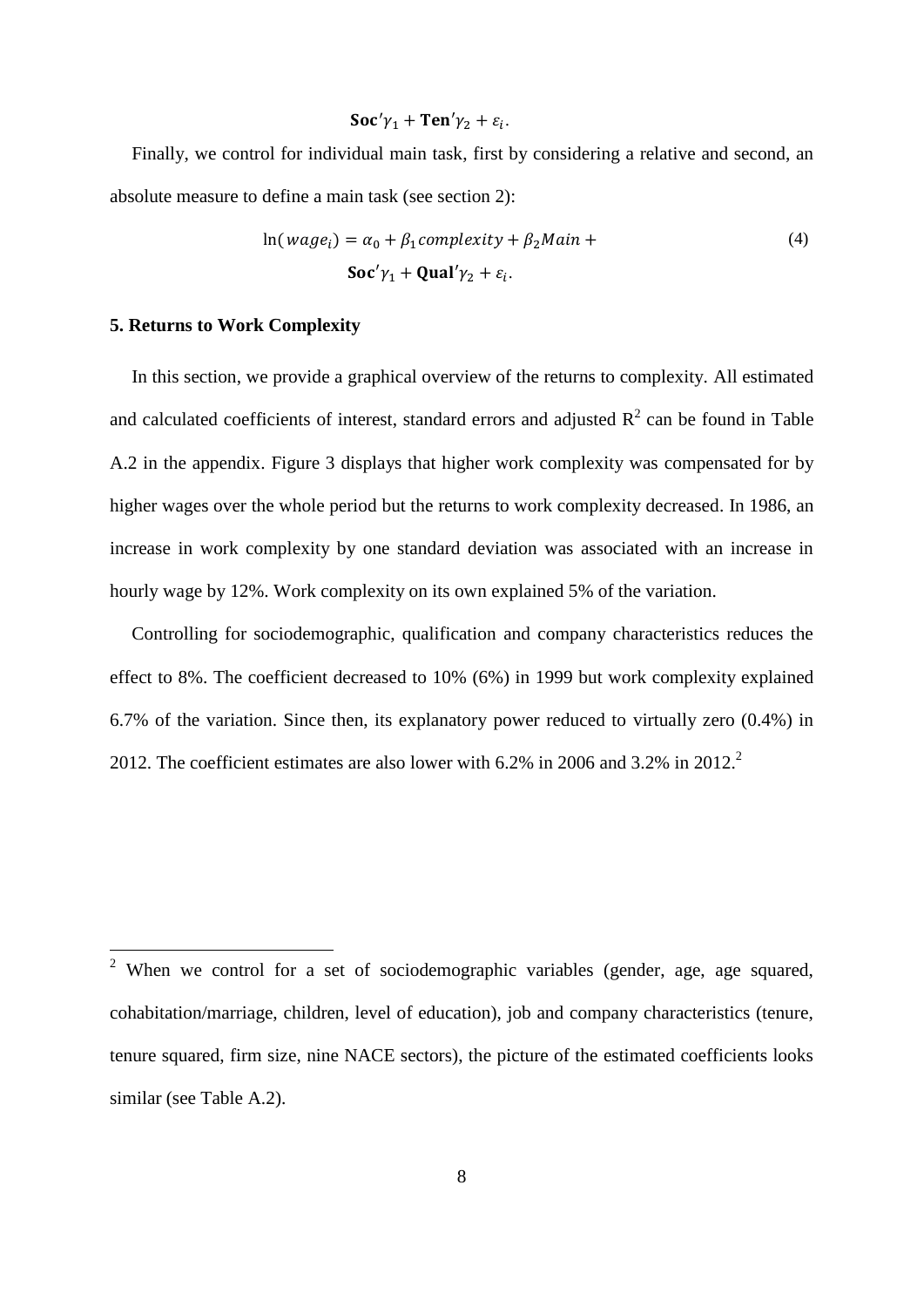

**Figure 3. Returns to Work Complexity (1986 to 2012, OLS Estimates)**

*Data sources*: IAB, BiBB, BAuA. Own calculations. See text for details. *Note*: Base model: complexity as only regressor; full model according to equation (1). All displayed coefficients are significant on a 1%-level.

The returns to complexity turn out to be slightly smaller when we estimate them in a pooled cross section with year-complexity interactions (Figure 4). In 1986, an increase of complexity by one standard deviation was associated with a wage increase of 8%. The wage increase became smaller in all following years and had more than halved in 2012 (3.7%).



**Figure 4. Returns to Work Complexity (1986 to 2012, pooled OLS Estimates)**

*Data sources*: IAB, BiBB, BAuA. Own calculations. See text for details. *Note:* Based on equation (2) estimated in a pooled cross section. 1986 displays the estimated

coefficient and standard error for complexity,  $\beta_1$ , while the other years show the sum of the complexity estimate and the corresponding year-complexity interaction,  $\beta_1 + \beta_2$ . All displayed coefficients are significant on a 1%-level.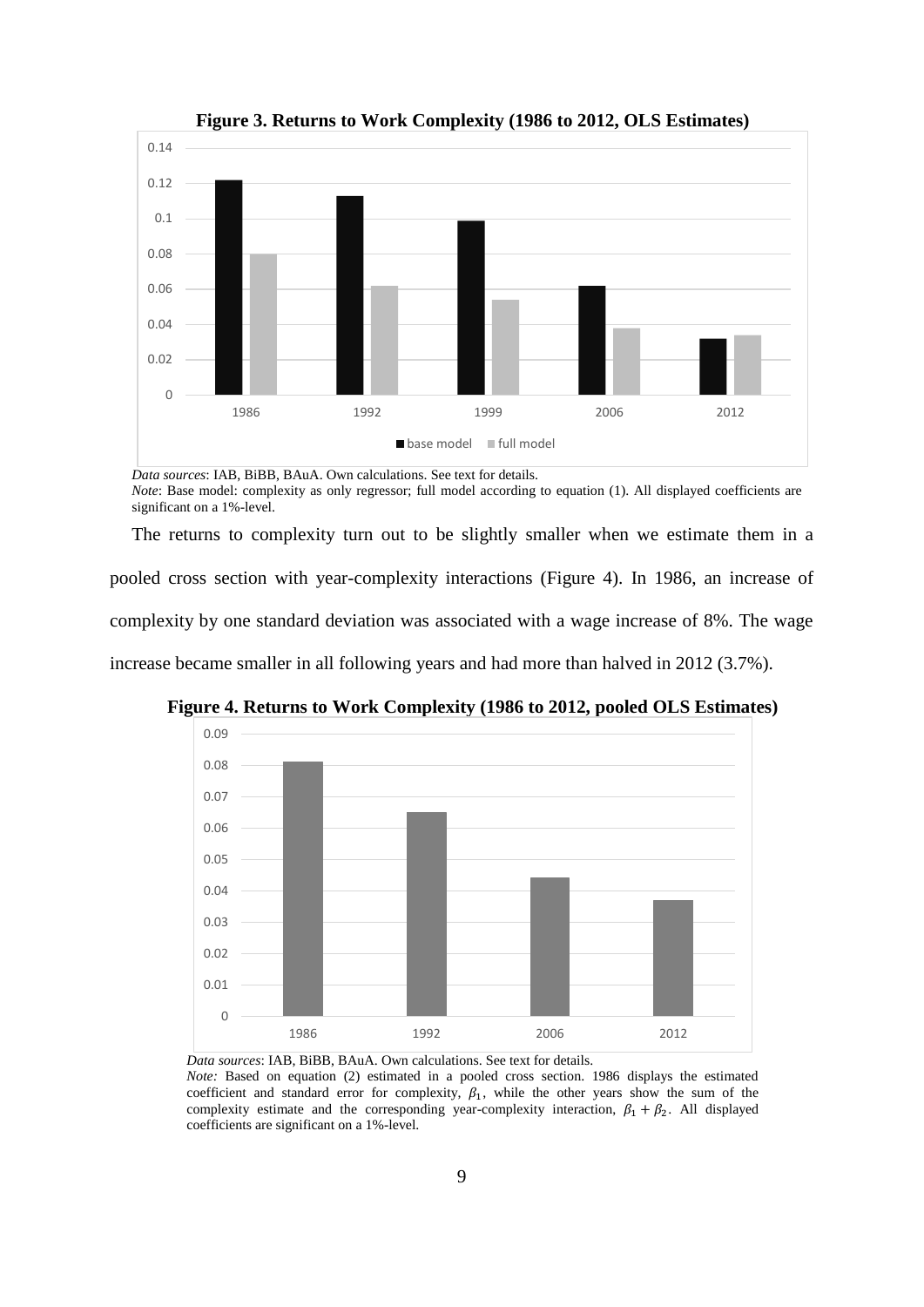As expected, a low/higher school degree is associated with lower/higher wages. Turning to education specific returns to complexity, there is evidence that people with low education benefit more from complexity than people with medium education (Figure 5). Medium educated employees, in turn, benefitted more from complexity than highly-educated. In 2006 and 2012, the difference between the returns to complexity for medium and high educated is not statistically significant anymore. All in all, this analysis confirms (1) decreasing returns to complexity and (2) lower returns the more common to job complexity is.



**Figure 5. Returns to Work Complexity by Education (1986 to 2012, pooled OLS Estimates)**

*Data sources*: IAB, BiBB, BAuA. Own calculations. See text for details. *Note*: Based on equation (3). Low education is the estimated coefficient and standard error for complexity,  $\beta_1$ ,

medium and high education are the sum of the complexity estimate and the interaction term estimate. The interaction term with medium education is insignificant in all years except 2006, the interaction with high education is insignificant in 2006 and 2012. The remaining interactions are at least significant on a 10%-level. All complexity estimates are significant at the 1%-level.

Figure 6 shows the estimated returns to work complexity controlling for the absolute individual main task. Since 1986, returns decreased from 4.4% to 1.2% in 2012. It becomes clear that about half of the returns displayed in figures 3 and 4 are attributable to specific main individual tasks. Nevertheless, even when accounting for the main task category, complexity is associated with wage increases, and its returns reduce over time. Using the alternative main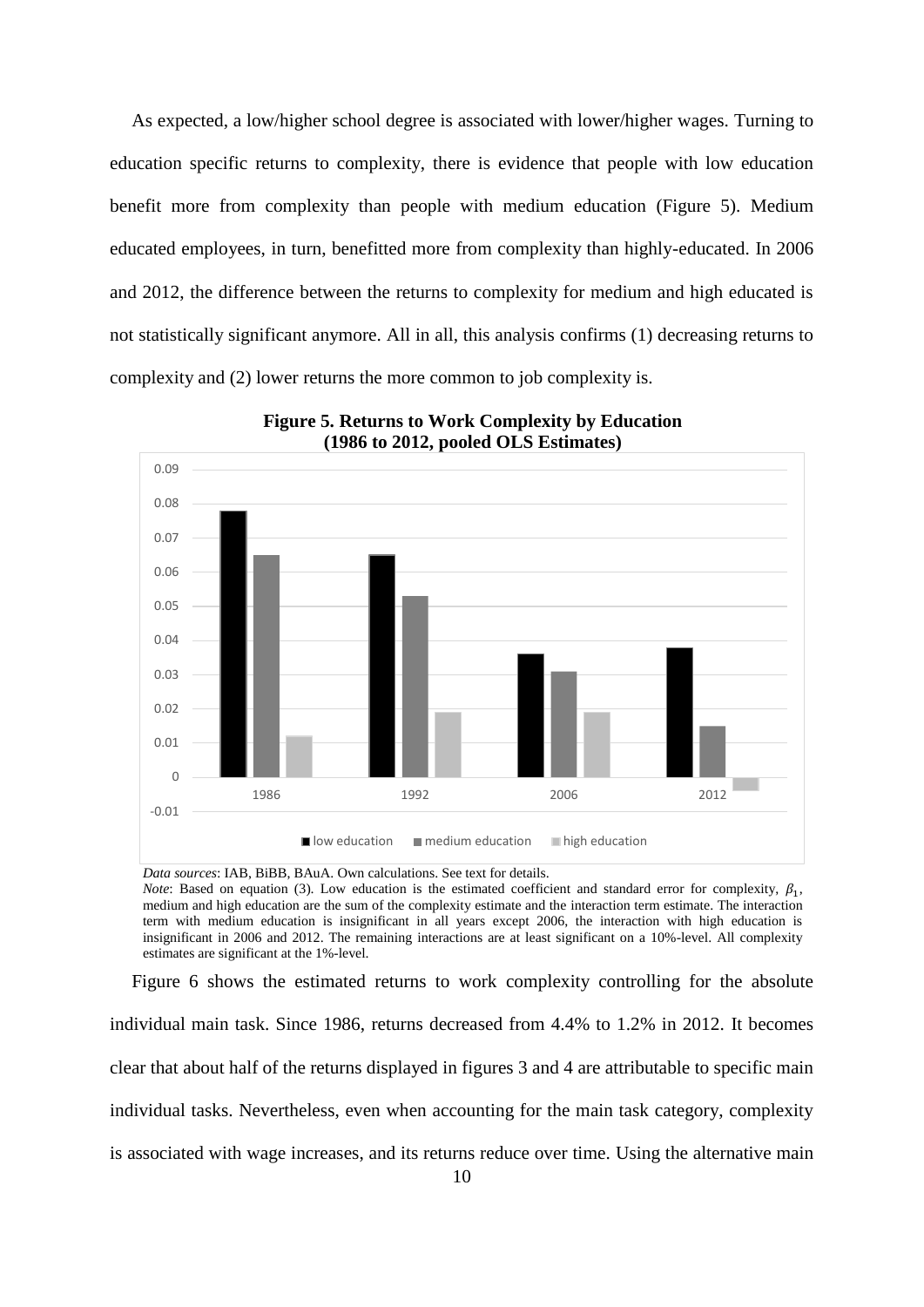task definition yields similar results which can be found in column (10) in Table A.2 in the appendix.



**Figure 6. Returns to Work Complexity with Main Task Controls (1986 to 2012, OLS Estimates)**

#### **6. Conclusion**

Work complexity is an important factor in contributing to the observed employment and wage developments. While in 1986, nearly 40% of people carried out tasks of a single category in their job only, from 1992 to 2012 complexity rose sharply. The share of people with one task category declined to about a third of the 1986-share, and the shares of people with three or more categories ascended steadily. In 2012, two out of three people carried out tasks of three or more categories. This development is also observable for different educational groups. In 1986, low-educated people performed 1.8 and high-educated 2.5 task categories. In addition to rising complexity over time, these initial differences reduced: Complexity is slightly below 3 for all education groups in 2012.

*Data sources*: IAB, BiBB, BAuA. Own calculations. See text for details. *Note:* Based on equation (4) using the absolute individual main task definition. The estimates for 2012 is significant on the 5%-level, all others are significant at the 1%-level.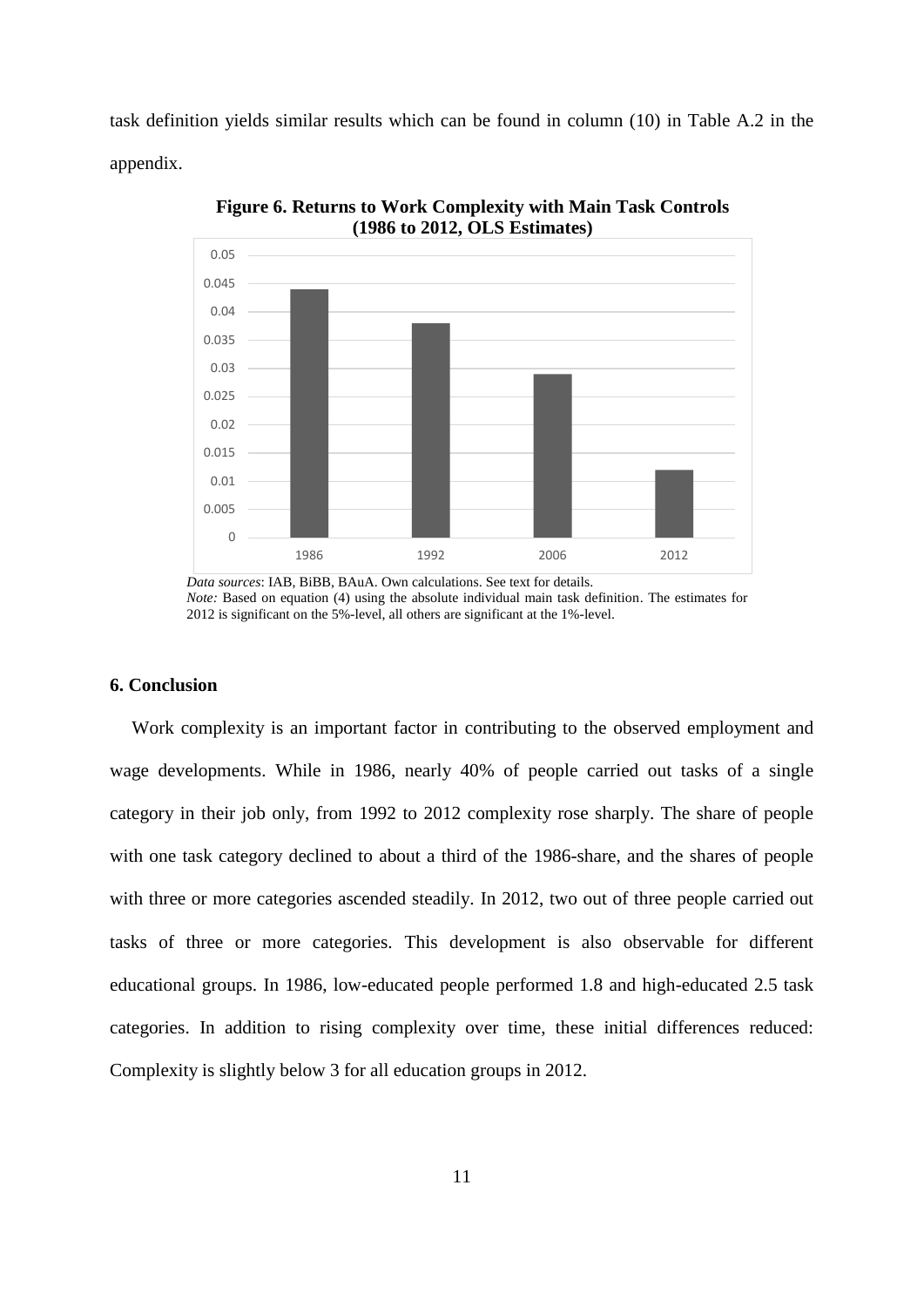A likely reason for this observation may be that the advances in information and communications technologies require the combination of different tasks. As pointed out by Autor (2015), routine tasks cannot be isolated from non-routine tasks in which workers hold a comparative advantage (interpersonal interaction, flexibility, adaptability, and problemsolving). This interdependency could be a reason for the observed mitigation of the polarization phenomenon.

Rising work complexity tends to be associated with higher returns as indicated by the cross-section estimations but this relationship has weakened since 1986. The returns to complexity were substantially higher for low- and medium-educated compared to higheducated in 1986. Both, returns and the difference over education, decreased in 1992 and 2006. The explanatory power of work complexity rose up to 5.3% in the wage equation in 1992. Since then the association between complexity and wages has become weaker. It thus seems that the more it becomes "*normal*" to perform tasks of different categories (= the more people do it), the less complexity is important in determining the wage. A further implication of the results can be that wage polarization will reduce. As jobs become more complex, i.e. require a combination of different task categories, the initial differences in returns to nonroutine versus routine tasks will probably reduce and hence, wage polarization is likely to diminish, too. Differences across task categories decreased substantially and single task categories (relevant for polarization) are not characteristic for occupations anymore.

#### **References**

Acemoglu, D., and D. Autor (2011): "Skills, Tasks and Technologies: Implications for Employment and Earnings," in Card, D., and Ashenfelter, O. (Eds.): *Handbook in Labor Economics*, Vol. 4A, pp. 1043-1171, Amsterdam: North-Holland and Elsevier.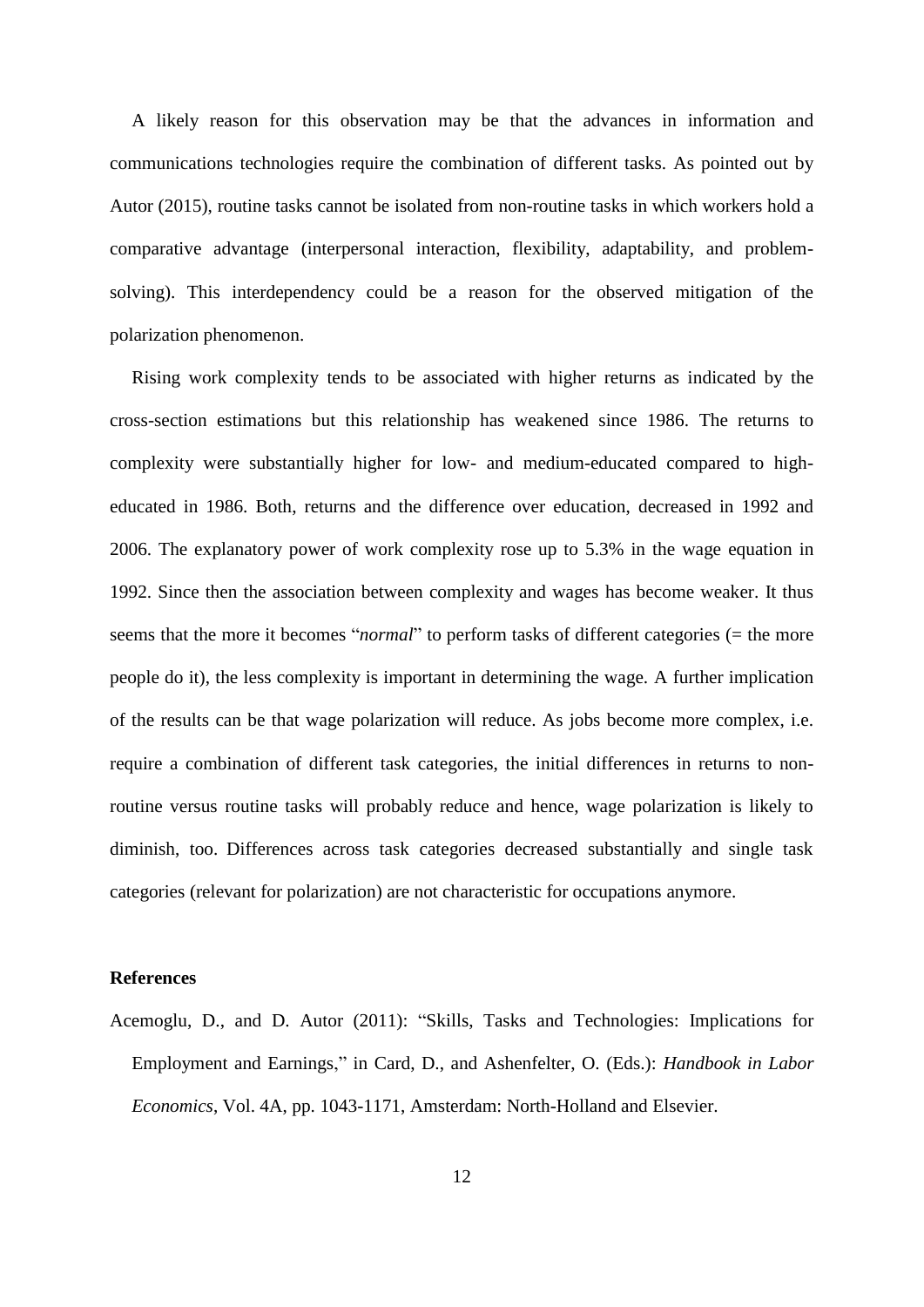- Autor, D., F. Levy, and R. J. Murnane (2003): "The Skill Content of Recent Technological Change: An Empirical Exploration," *Quarterly Journal of Economics*, 118(4), 1279- 1334.
- Autor, D. (2015): "Why Are There Still So Many Jobs? The History and Future of Workplace Automation." *Journal of Economic Perspectives*, 29(3): 3-30.
- Beaudry, P., D. A. Green, and B. M. Sand (2016): "The Great Reversal in the Demand for Skill and Cognitive Tasks." *Journal of Labor Economics*, 34(S1), S199-S247.
- Black, S. E., and A. Spitz-Oener (2010): "Explaining women's success: technological change and the skill content of women's work." *The Review of Economics and Statistics* 92.1: 187- 194.
- Goos, M., A. Manning, and A. Salomons (2014): "Explaining Job Polarization: Routine-Biased Technological Change and Offshoring," *American Economic Review*, 104(8), 2509- 2526.
- Green, D. A., and B. M. Sand (2015): "Has the Canadian labour market polarized?" *Canadian Journal of Economics*, 48, 612–646.
- Spitz-Oener, A. (2008): The Returns to Pencil Use Revisited, *Industrial and Labor Relations Review*, Vol. 61(4)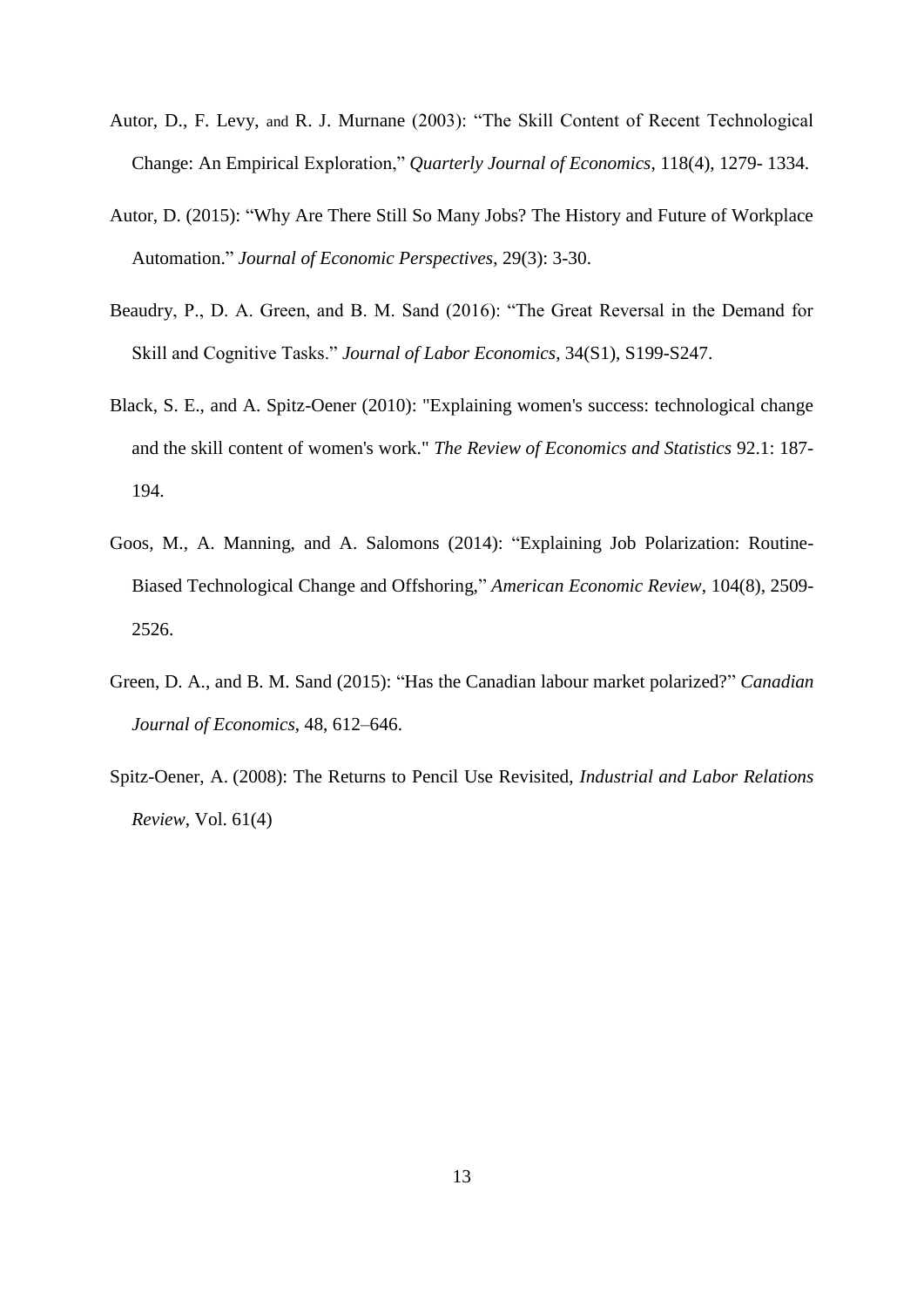### **Appendix**

### **Table A.1. Composition of Task Categories in Each Year**

|      | non-routine manual                                                  | routine manual                                                                                                                                             | routine cognitive                              | non-routine interactive                                                            | non-routine analytic                                                  |
|------|---------------------------------------------------------------------|------------------------------------------------------------------------------------------------------------------------------------------------------------|------------------------------------------------|------------------------------------------------------------------------------------|-----------------------------------------------------------------------|
| 1986 | repair, maintain; serve,<br>accomodate; nurse, treat                | construct, install; operate and<br>regulate machines; cultivate,<br>breed; extract raw materials;<br>produce, process; pack, load, drive;<br>clean; secure | writing, calculations, book-<br>keeping        | publish, entertain; buy, sell,<br>advertise; instruct colleagues<br>educate, teach | plan, construct; dispose,<br>direct; interpret rules; EDP,<br>program |
| 1992 | serve; nurse, hairdressing                                          | building, construction, equipment;<br>operate machines; waste disposal;<br>pack, post; clean                                                               | buy/sell, purchase                             | buy/sell, advertise; hire staff                                                    | construct, design;<br>coordinate, dispose                             |
| 2006 | repair, maintain; serve,<br>accomodate, cook; care,<br>nurse, treat | operate machines, monitor;<br>produce                                                                                                                      | measure, control, quality<br>control; purchase | consult, inform; advertise,<br>marketing, PR; train, teach,<br>leducate            | research, construct;<br>organize, plan working<br>porcesses           |
| 2012 | repair, maintain; serve,<br>accomodate, cook; care,<br>nurse, treat | operate machines, monitor;<br>produce; clean, recycle                                                                                                      | measure, control, quality<br>control           | consult, inform; advertise,<br>marketing, PR; train, teach,<br>educate             | research, construct;<br>organize, plan working<br>porcesses           |

*Data sources*: IAB, BiBB, BAuA. Own composition based on Spitz-Oener (2008).